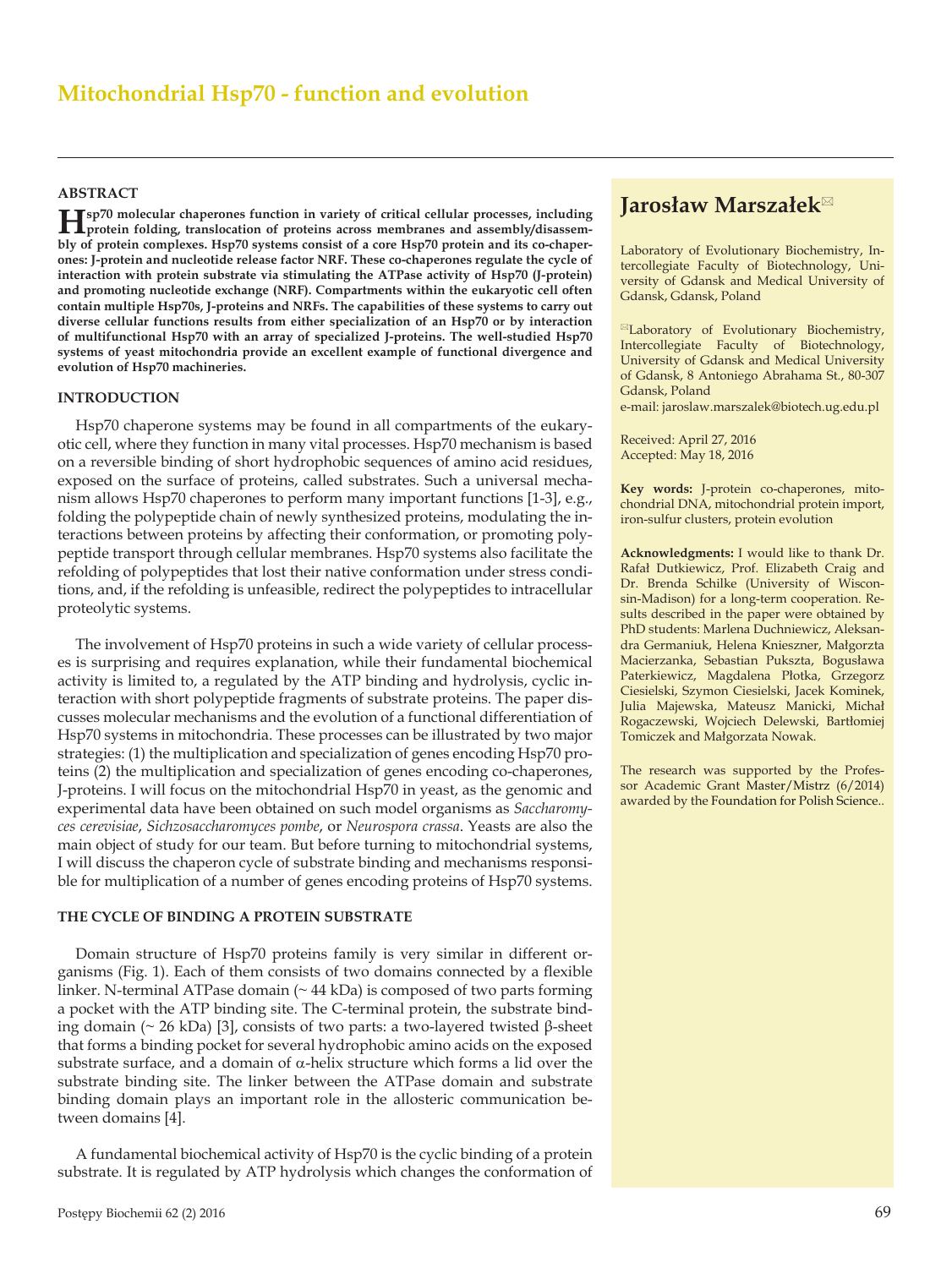

**Figure 1**. The structure of Hsp70-J domain. Hsp70 structure has been preserved in evolution. ATPase domain (yellow) contains a deep slot with the ATP binding site. The substrate binding domain consists of a β-sheet slot (blue), interacting with a group of hydrophobic amino acids, and covered by  $\alpha$ -helical lid (green). Flexible link (red) allows the domains to an interact allosterically (Figure by PDB id: 2KHO). Each functional J-domain contains the HPD tripeptide, that is necessary to stimulate the ATPase activity of a partner Hsp70 (Figure by PDB id: 1XBL).

both domains (Fig. 2). When ATP is bound, the ATP domain gains a conformation that allows it to directly interact with both the linker sequence and the substrate binding domain. Furthermore, the  $\alpha$ -helical lid opens due to the interaction with the ATPase domain, which, in turn, exposes the polypeptide binding site [5]. This conformation allows for both rapid binding and releasing a substrate protein. Upon the ATP to ADP hydrolysis, the conformation of the two domains changes significantly. The substrate binding domain detaches from the ATPase domain and the helical lid closes the polypeptide binding site, thus it stabilizes the interaction with the substrate protein [6]. In turn, a replacement of ADP on by ATP induces a conformational change enabling the polypeptide to detach and, therefore, the new cycle of substrate binding may be initiated again.

Hsp70 proteins do not function independently. The hydrolysis of ATP and the exchange of ADP into ATP are two



Figure 3. Evolution of the functional differentiation of Hsp70 systems. In many compartments of the eukaryotic cell a single Hsp70 protein functions with a number of J-proteins. Each of them determines the level of contribution of the partner Hsp70 in different cellular process (middle panel). The process of Hsp70 functional differentiation systems results in the engagement of a new J- protein (left panel) and/or duplication and specialization of Hsp70 protein (right panel).

key activities (Fig. 2), stimulated by J-protein and the nucleotide exchange factor [7,8]. A characteristic feature of all J-proteins is the J-domain (Fig. 1B). A typical J-domain is composed of four α-helices, two of which, helix II and III, form a finger like structure with anti-parallel chains linked by a flexible loop. The loop contains three amino acid residues (histidine, proline and aspartic acid, HPD) that occur in all J-domains [9]. The J-domain stimulates the ATPase activity of Hsp70, which requires a direct protein-protein interaction and the HPD motif. J-proteins also contain additional domains supporting their interaction with Hsp70, although these domains may be structurally divergent. In some cases, the additional domains allow J-proteins to bind to their substrate protein and transfer it to the Hsp70 partner (Fig. 2). Other J-proteins, comprise of domains that tether them to particular locations within a cell, where Hsp70 activity is required [1].

Nucleotide exchange factors are evolutionarily diverse group of proteins of a common ability to interact with Hsp70, which leads to conformational changes facilitating a dissociation of ADP, formed as a result of ATP hydrolysis [8]. Thus, nucleotide exchange factors initiate binding of another ATP molecule, which results in dissociation of a substrate protein bound to Hsp70. The interaction of Hsp70 with the auxiliary proteins regulates the cycle of a substrate protein binding. On the one hand, J-proteins promote the formation of the stable Hsp70-substrate complex by stimulation of the ATPase activity, and on the other hand, the nucleotide exchange factors regulate the frequency of the cycle of substrate binding.

### **MULTIPLICATION OF THE NUMBER OF GENES ENCODING HSP70 PROTEINS AND J-PROTEINS**

Hsp70 and J-proteins are the exception among chaperones because they are encoded by multigene families in organisms belonging to each of three domains of life (Fig. 3). For example, the genome of *S. cerevisiae* encodes 14 Hsp70 chaperones and 23 J-proteins, whereas in human genome as many as 17 genes of Hsp70 have been identified that co-interact with J-proteins encoded by 41 genes [1,10,11]. Also several viral genomes harbor genes encoding Hsp70 chaperones and J-proteins [12]. This genetic variation distinguishes Hsp70 chaperones from other chaperon systems. Why is this happening? One of the factors promoting of such diversity may be that the reversible polypeptide binding is a mechanism that may be used in a variety of cellular processes. Moreover, the cycle of binding and dissociation of the substrate protein from Hsp70 is strictly regulated on several levels. Firstly, Hsp70 can discriminate particular substrate proteins by modifying the polypeptide binding site. Also, the J-protein determines which proteins are to be bound and delivered to its Hsp70 partner. Secondly, the speed and frequency of the protein substrate binding cycle can be regulated by a specific nucleotide exchange factor. Functional diversity of Hsp70 proteins is also supported by the fact that they function as a monomers, while other chaperones are oligomers composed of several subunits [3]. In this way their features, such as binding of cellular proteins other than the typical substrate proteins, are not limited by the structural requirements, necessary for the formation of stable oligo-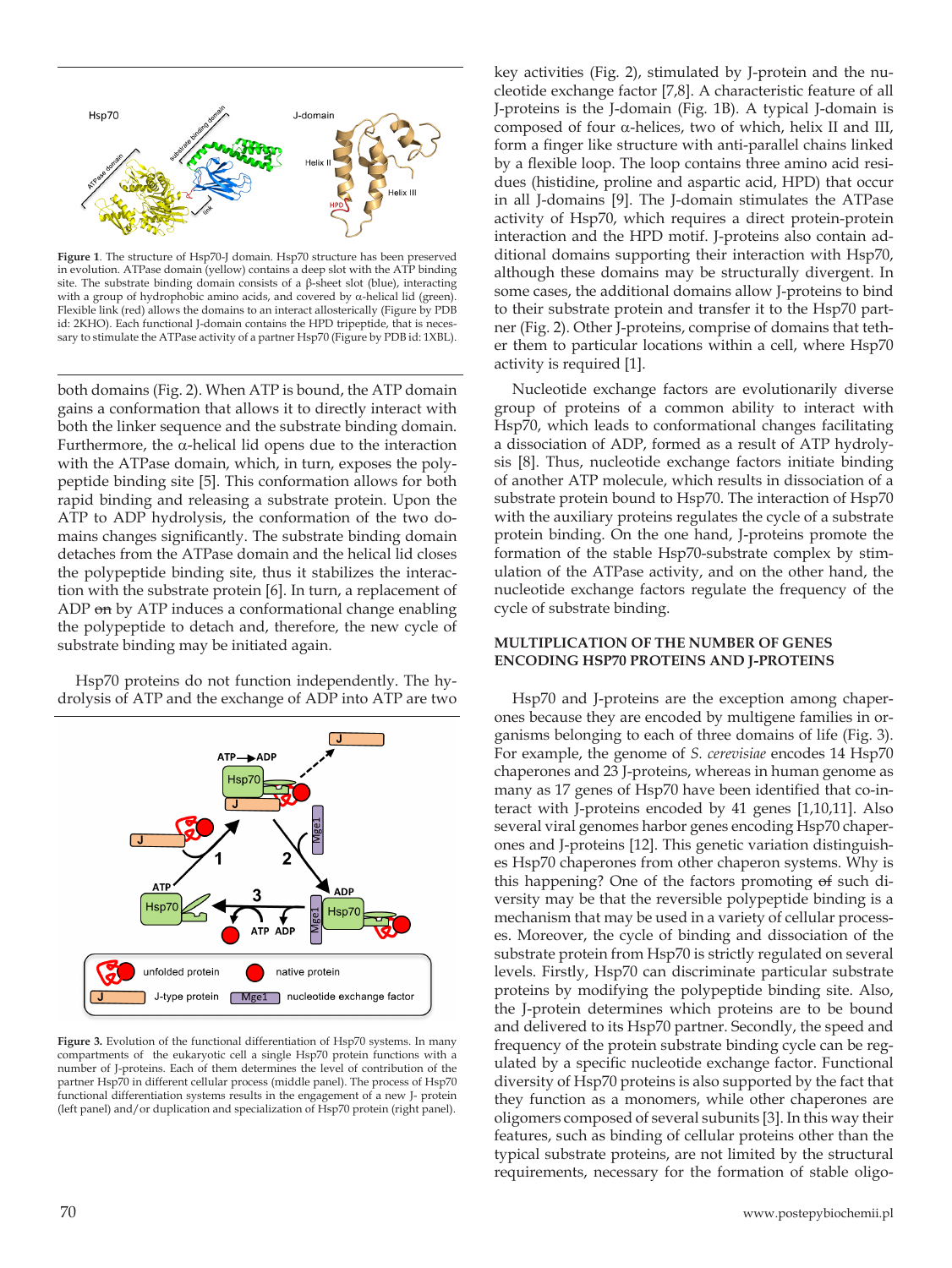

**Figure 3.** Evolution of the functional differentiation of Hsp70 systems. In many compartments of the eukaryotic cell a single Hsp70 protein functions with a number of J-proteins. Each of them determines the level of contribution of the partner Hsp70 in different cellular process (middle panel). The process of Hsp70 functional differentiation systems results in the engagement of a new J- protein (left panel) and/or duplication and specialization of Hsp70 protein (right panel).

mers. These Hsp70 properties expand their range of action to many important cellular functions that are not associated only with the process of polypeptides folding, which before was believed to be the main function of chaperone proteins.

#### **FUNCTION AND EVOLUTION OF MITOCHONDRIAL HSP70 SYSTEMS**

#### **FUNDAMENTAL MITOCHONDRIAL HSP70 SYSTEM**

Mitochondria were formed in the process of endosymbiosis of a cell that was probably a representative of  $α$ -proteobacteria [13]. It is not surprising though, that the fundamental mitochondrial Hsp70 system is closely related to bacterial chaperones: Hsp70 DnaK, J-protein DnaJ and nucleotide exchange factor GrpE [14]. In *S. cerevisiae* equivalents of these proteins are known as Ssc1 Hsp70, Mdj1 J-protein and Mge1 nucleotide exchange factor (Fig. 4). Bacterial and yeast proteins reveal a significant degree of similarity in terms of their structure and sequence. In some cases, bacterial proteins from *E. coli* can replace mitochondrial proteins in biochemical experiments or in living yeast cells [15,16]. The Ssc1/Mdj1/Mge1 protein system is located in the mitochondrial matrix, where it functions similarly to its bacterial equivalent (DnaK/DnaJ/GrpE). For example, both biochemical studies and studies on yeast cells have shown that the fundamental Hsp70 mitochondrial system is involved in the folding of polypeptide chains of mitochondrial proteins in both physiological conditions or under thermal stress [17- 19]. After lowering the temperature, the Ssc1/Mdj1/Mge1 system refolded and reactivated the aggregated proteins [19].

Evidence suggest that these processes are consistent with the described above mechanism of the cyclic binding and dissociation of the substrate protein regulated by ATP hydrolysis. The reaction is triggered by Mdj1 that binds the denatured protein and targets it to Ssc1. At the same time Mdj1 J-domain stimulates the Hsp70 ATPase by stabilizing the substrate binding. Mge1 releases ADP and enables the next ATP molecule to bind and the protein substrate to dissociate, which initiates a new cycle of substrate binding. Although, most studies have been conducted using model substrate proteins, several native substrates of Ssc1/Mdj1/ Mge1 system have been also identified. These include Mip1, mitochondrial DNA polymerase, and Var1, mitochondrial ribosomal subunit [17,19,20].

Despite the obvious similarities of bacterial and mitochondrial systems, the latter is also involved in functions typical of mitochondria. This system is responsible for the maintenance and propagation of mitochondrial DNA [20,21]. This fact may indicate that the Ssc1/Mdj1/ Mge1 system has evolved under the influence of a selection pressure caused by the specificity of mitochondrial function. Mitochondria have their own genome

(mtDNA) encoding a limited number of mitochondrial proteins, mitochondrial tRNA and subunits of mitochondrial ribosomes [22,23]. Maintenance and replication of mtDNA is prerequisite for a proper functioning of both the mitochondria themselves and a eukaryotic cell. These processes are managed by a complex of proteins associated with mtDNA, known as the mitochondrial nucleoid [22,24]. The components of Ssc1/Mdj1/Mge1 system occur in nucleoid complex as many other mitochondrial proteins whose main activity is not evidently related to DNA metabolism [22,25]. So far, little is known about the role of these proteins in the maintenance and replication of mtDNA.

However, the results of research on Mdj1 are unambiguous. Both deletion of the gene encoding Mdj1 and the substitution of the HPD sequence in J-domain lead to a rapid loss of mtDNA, even under optimal conditions in yeast culture [21], in which the mitochondrial DNA polymerase is fully active [20]. Moreover, most of Mdj1 is located in the nucleoid complex probably by a direct interaction of Mdj1 with mtDNA [21]. Although, the molecular mechanism of Mdj1 in maintenance and replication of mtDNA has not been known yet, the results suggest that Mdj1 has to be located in the vicinity to the nucleoid complex and that it has to interact with its partner Hsp70 Ssc1 [21]. It can be speculated that



**Figure 4.** The Hsp70 systems found in the mitochondrial matrix in *S. cerevisiae*. Multifunctional Hsp70 Ssc1 interacts with J-proteins; with Mdj1 in the polypeptide folding and in the maintenance and propagation of mtDNA; with Pam18 in protein import. Specialized Hsp70 Ssq1, which has been formed as a result of *SSC1* gene duplication, interacts with Jac1 during biogenesis of iron-sulfur centers (Fe/S).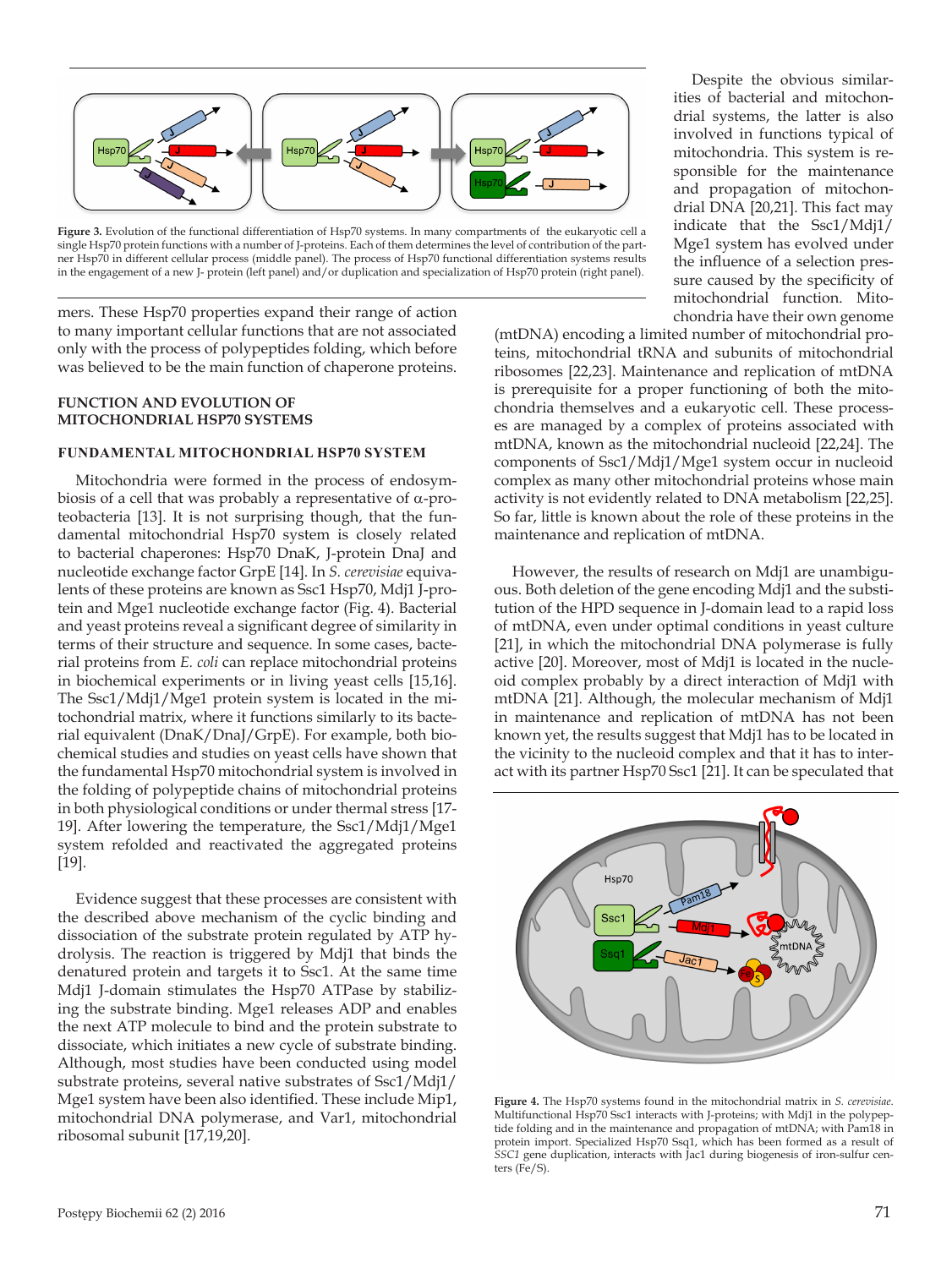this mechanism modifies the stability of the protein complexes involved in the mtDNA transactions. Similar activity exhibit homologous bacterial proteins (DnaK/DnaJ/GrpE) which modify the stability of the protein complex involved in the initiation of DNA replication of a phage e.g., DNA replication of bacteriophage λ that is *E. coli* parasite [26,27]. This activity is essential for a virus propagation in a bacterial cell. Proteins of the Hsp70 system are also involved in the viral replication in eukaryotic cells [12].

### **SPECIALIZED HSP70 SYSTEM OF PROTEIN IMPORT INTO MITOCHONDRIA**

Although the fundamental Ssc1/Mdj1/Mge1 system supports the folding of polypeptide chains of a protein substrate which is typical for chaperones in physiological conditions or under stress, the components of the system: Ssc1 and Mge1 are also involved in other processes in which interact with specialized J-proteins (Fig. 4). One of such processes is the import of proteins into the mitochondrial matrix [28,29]**.**

In the process of evolution, many genes have been translocated from mitochondrial genome of an endosymbiont into the nuclear genome of a host cell. Although, the genes have changed the location, their protein products still function in mitochondria. It was possible due to a developed protein transport from the cytoplasm to mitochondria [30,31]. Upon evolution of this system the mitochondrial Hsp70 (Ssc1 in *S. cerevisiae*) has become a factor directly responsible for the transport of polypeptides through the channel of the inner mitochondrial membrane. In the process of mitochondrial evolution, the Hsp70 activity of reversible binding to substrate protein is utilized. Ssc1 binds to the hydrophobic sequences that become exposed as the unfolded polypeptide is moving through the transport channel driven by the difference in membrane potential between the outer and inner mitochondrial membranes. The Ssc1 reversible binding prevents the polypeptide chain withdrawing from the channel, thereby enabling it to slide into the mitochondria [29]. In this process, the ATPase activity of Ssc1 is supported by the specialized J-protein in *S. cerevisiae*, Pam18 or Tim14 [32,33], and the initiation of the next polypeptide binding cycle is promoted by Ssc1 molecule, stimulated by Mge1 nucleotide exchange factor [34].

Evolutionary origin of Pam18 remains unknown. Though, it is been already reported that its homologs occur in all eukaryotic cells and their unique and evolutionary conserved domain structure distinguishes Pam18 from other J-protein, with which they share only the J-domain [35,36]. In contrast to Mdj1 or DnaJ, Pam18 does not bind the protein substrate [32,33]. Therefore, its only function in the process of polypeptide translocation is to stimulate the ATPase activity of mtHsp70 Ssc1. Domain structure of Pam18 enables it to function effectively in the process of polypeptide import. Its J-domain is located in the mitochondrial matrix and is connected to a transmembrane domain, which locates Pam18 in the inner mitochondrial membrane [35]. The main mechanism of Pam18 localization in the proximity to the transport channel, involves its interaction with another protein, termed Pam16 or Tim16 [37]. The similarity of the structure and sequence of Pam 18 and 16 proteins points at their common origin. However, Pam 16 has a degenerate J-domain, which lacks the HPD sequence, thus the protein does not have the ability to stimulate Ssc1 ATPase [38]. Instead, PAM16 provides a structural role. N-terminal domain of PAM16 interacts directly with the proteins of the transport channel and the J-domain binds to the J-domain of Pam18, locating it in the vicinity to Ssc1 [37]. Evolutionary origin of PAM16 is not known. However, its occurrence in all eukaryotic cells, suggests that the mechanism of the location of Pam18 through its interaction with Pam16 is ancient [39]. Perhaps, when the original Pam18/16 gene was duplicated, its copies have been functionally differentiated. Pam18 has retained its ability to stimulate the ATPase, while Pam16 has specialized in the interaction with proteins of the transport channel. In this way, the process of evolution has shaped the complicated mechanism of their co-interaction that allows the polypeptides to be efficiently transport through the channel of the inner mitochondrial membrane.

Gene duplication of Pam18 resulted in the formation of a new domain in *S. cerevisiae* and other closely related yeast species [35]. In addition to the above-described J-domain and the transmembrane domain, Pam18 in yeasts contains an additional domain located in the intermembrane space of a mitochondrion. This domain allows for a direct interaction between Pam18 and the protein of the transport channel located in the intermembrane space, thereby stabilizing the Pam18 localization in a direct vicinity of the transport channel [40]. The origin of the additional intermembrane domain remains the object of speculation. One of the hypotheses assumes that the domain has been formed following the Pam18 gene duplication [35]. The second copy of the gene, encoding Mdj2 protein, differs from Pam18 in two ways: it lacks the intermembrane domain, and a deletion of MdJ2 gene is not lethal but hinders yeast growth in anaerobic conditions [32,33,35,40]. Perhaps, following gene duplication, a mutation could occur that resulted in the shift of a reading frame thus forming the primary version of the Pam18 intermembrane domain. This domain has diverged gradually to gain the ability to interact with the protein of transport channel, which has provided Pam18 the leading role in the protein import. This evolutionary scenario required the Mdj2 functional protein that at the early stages of differentiation of the intermembrane domain protected the cell against a possible decrease in Pam18 activity.

The location of Pam18 in the vicinity of the transport channel may suggest that the protein itself recruits Ssc1 to the site of action. However, the location of Ssc1 depends on its direct interaction with Tim44 protein which is one of the structural components of the transport channel [28,29]. As the Ssc1-Tim44 interaction does not utilize the typical mechanism of a substrate protein binding by Hsp70, it can be assumed that it is a derived feature of mitochondrial Hsp70, which has evolved under the selective pressure for the effective mitochondrial protein import.

In conclusion, two changes led to the transformation of the mitochondrial Hsp70 in a key element of the system responsible for the import of mitochondrial proteins: (1) new specialized J-protein, and 2) new interaction between the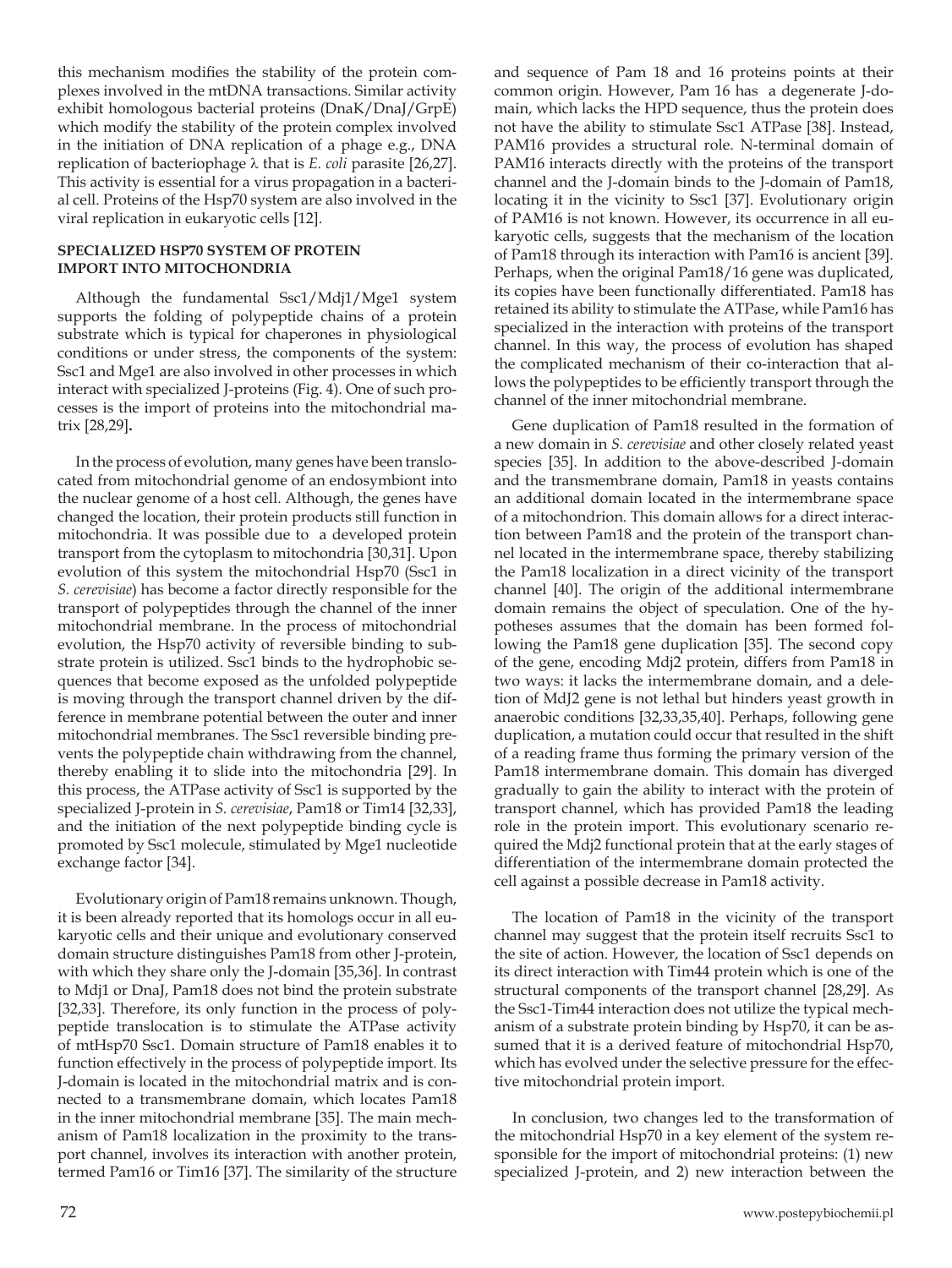mitochondrial Hsp70 and Tim44. Tim44 protein is an evolutionarily conserved protein that is a component of the protein complex associated with the protein import channel of the inner mitochondrial membrane.

#### **HSP70 SYSTEM INVOLVED IN THE MITOCHONDRIAL BIOGENESIS OF IRON-SULFUR CENTRES**

Given that the mitochondria inherited from their bacterial ancestors many biochemical pathways, it is not surprising that they constitute the metabolic center of an eukaryotic cell. One of the key functions of mitochondria is the synthesis of iron-sulfur centers (Fe/S), which are *prosthetic* group of numerous cellular proteins [41]. Fe/S centers occur, among others, in proteins involved in mitochondrial oxidative phosphorylation and in many other proteins located in all compartments of eukaryotic cell. In humans, a disruption of mitochondrial Fe/S biogenesis leads to many diseases [42].

Only one among the three alternative pathways of Fe/S biogenesis in bacteria has been inherited by the mitochondria. It is called ISC, *iron*-*sulfur-cluster.* In this pathway, the Fe/S center is first synthesized within a IscU scaffold protein and then transferred from IscU on the recipient proteins. In bacteria, the Fe/S transfer is promoted by a specialized Hsp70 system consisting of Hsp70 HscA and J-protein HscB [43]. The evolutionary origin of this system remains unknown, but it is present in all species of bacteria harboring the ISC pathway [44]. The feature that distinguishes the HscA/HscB system from the DnaK/DnaJ/GrpE system described above, is its high specialization in terms of the substrate protein, here only IscU, and the co-chaperone J-protein, here only HscB. When HscA/HscB is involved, the substrate-binding cycle does not require any nucleotide exchange factor [43], because HscA binds ATP with lower affinity than DnaK, and thus the nucleotide exchange occurs spontaneously.

Although many bacteria and all eukaryotes utilize the Hsp70 system for Fe/S centers transfer from a scaffold protein to recipient proteins, the changes that took place within the system upon mitochondrial evolution illustrate both the plasticity and specialization of its components. Mitochondria have inherited most of the protein components of the ISC pathway from their bacterial ancestors. Both the scaffold protein (Isu in *S. cerevisiae*) and J-protein (Jac1 in *S. cerevisiae*) are present in all eukaryotes, though, the gene encoding specialized Hsp70 (HscA) has been lost in the course of mitochondrial evolution. So far, its (ortholog) has been not identified in any of the studied eukaryotic genomes [45]. The majority of eukaryotic genomes, including human, encodes only one copy of the mitochondrial Hsp70, which is closely related to bacterial DnaK [11]. Evidence suggest that multifunctional mitochondrial Hsp70 has replaced the specialized bacterial protein in the biogenesis of Fe/S centers [46] cooperating in this process with the specialized J-protein Jac1, thus enabling the transfer of Fe/S centers from the Isu scaffold protein on to the recipient proteins.

However, the evolutionary history does not end here. A group of yeast species, closely related to *S. cerevisiae*, possess mitochondrial Hsp70 (Ssq1), which functions exclusively in

the biogenesis of Fe/S centers! How is it possible? The evolutionary analysis has shown that Ssq1 emerged in the common ancestor *Candida albicans* and *S. cerevisiae* as a result of the duplication of a gene encoding mitochondrial Hsp70 approx. 400 million years ago [45]. After the duplication, one copy retained activities typical of mitochondrial Hsp70, supporting the polypeptide folding, protecting the proteins against stress, importing the mitochondrial proteins and maintaining the mtDNA. The second copy has been specialized and functions in the biogenesis of the Fe/S centers exclusively [11].

The specialized protein, Ssq1, reveals the high affinity for both the J-protein, Jac1, and for the substrate protein, Isu [47-50]. Though, Ssq1 does not interact with other J-proteins (Mdj1 or Pam18) and does not bind a variety of protein substrates interacting with the multifunctional mitochondrial Hsp70 [45,47]. Thus, Ssq1 has resembled itself biochemically to bacterial HscA that specializes in the biogenesis of Fe/S centers. However, in contrast to HscA, but just like DnaK and mitochondrial Hsp70, the cycle of substrate binding by Ssq1 depends on the Mge1 nucleotide exchange factor [47]. Ssq1 specialization is an example of evolutionary convergence at the biochemical level. A duplication of the gene encoding mitochondrial Hsp70 has restored the specialized system of Hsp70 protein that had functioned in bacterial ancestors of mitochondria.

The presence of Ssq1 in fungal species correlates with structural changes that has occurred in its interacting partner J-protein, Jac1, [51]. In species, in which Jac1 co-occurs with Ssq1, alternations have been observed in the structure of J- domain. In particular, the loop linking α-helix II and III, and α -helix III are shortened (Fig. 1). Biochemical studies have shown that these structural changes and numerous amino acid substitutions within the α-helix II are responsible for high affinity interactions of Jac1 and Ssq1 proteins [46]. It is a unique example of a co-evolution of Hsp70 system proteins that leads to their specialization. An altered Jac1 protein does not effectively cooperate with multifunctional mitochondrial Hsp70.

Both the specialized and multifunctional Hsp70 proteins in order to transfer Fe/S centers use a typical mechanism of the cyclic interaction with substrate protein. In the mitochondria of *S. cerevisiae* the process is initiated by Jac1 protein, which, in addition to the N-terminal J-domain, contains a unique C-terminal domain specialized in the binding of Isu scaffold protein [52,53]. Molecular mechanism of this interaction is the same in bacterial and mitochondrial orthologs of Jac1. Jac1-Isu complex interacts with Ssq1-ATP which promotes the ATPase activity and stabilizes the Isu binding by Ssq1 [47]. Although the molecular mechanism of the transfer of Fe/S center is not known yet, it is believed that conformational changes within the Isu scaffold protein, caused by its interaction with Ssq1, destabilize the Fe/S center binding thus supporting its transfer of to a recipient protein [54]. In the mitochondrial system, Mge1 nucleotide exchange factor promotes the release of Isu and the initiation of a new binding cycle [47]. Studies on *S. cerevisiae* have also shown that Jac1 not only binds Isu, but also competes for the binding with a protein complex responsible for the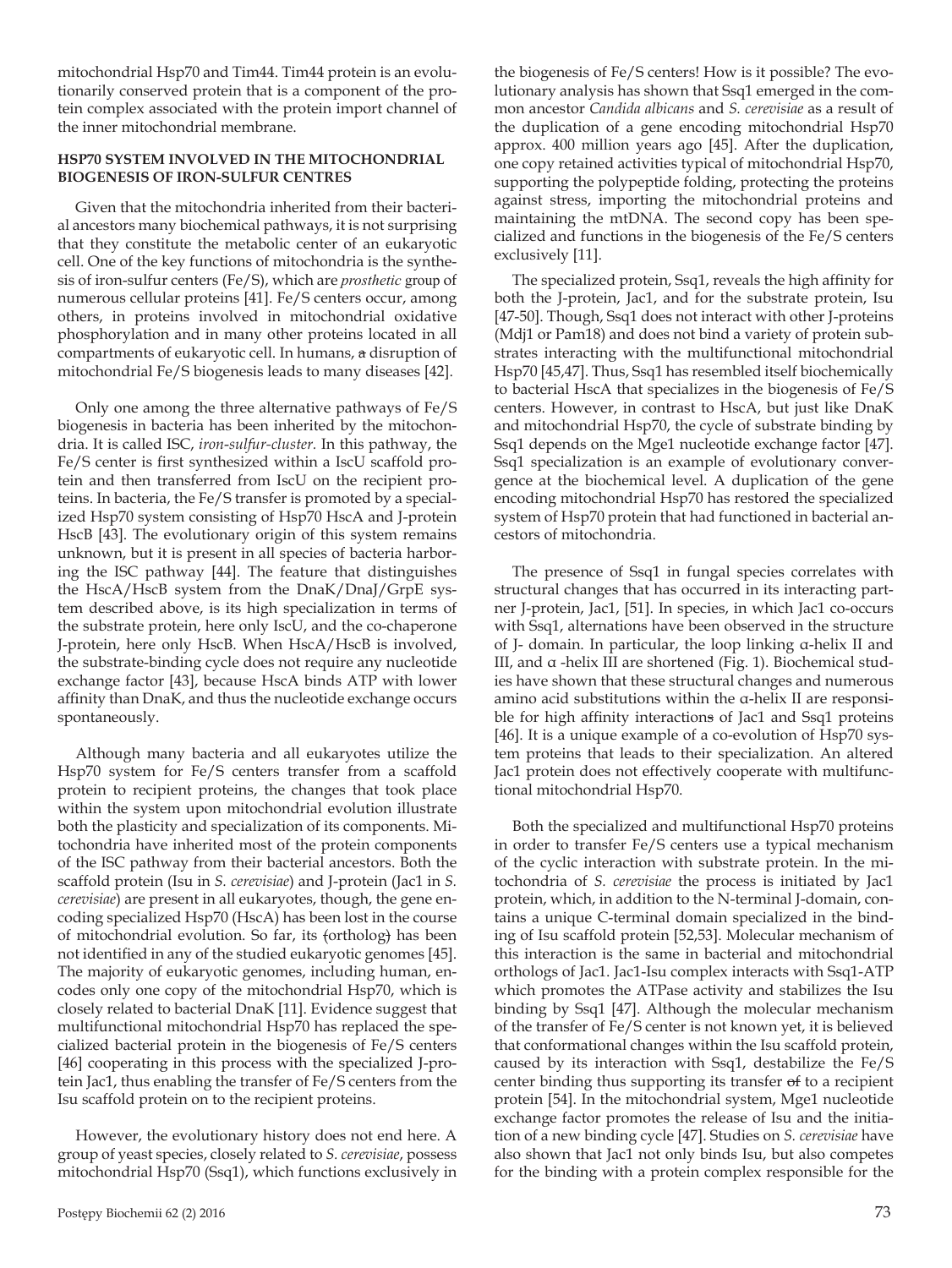Fe/S synthesis within Isu [55,56]. Moreover, Isu in the complex with Jac1, is protected from proteolysis, catalyzed by mitochondrial Pim1 protease [57]. In turn, Ssq1 is able to directly interact with one of the target proteins, Grx5 [58]. It suggests that proteins of the Hsp70 system, involved in the biogenesis of Fe/S centers, reveal the biochemical activity extending beyond the typical mechanism of the cyclic binding of substrate protein.

So far, it been difficult to answer the question whether Hsp70 protein specialization involved in the biogenesis of Fe/S centers in yeast is of adaptive significance. On the one hand, none of the species that have diverged after the duplication of mitochondrial Hsp70, has lost the gene encoding Ssq1 [11]. On the other hand, the majority of eukaryotes functions without this protein. Further studies on this system may shed a new light on the functional importance of Hsp70 systems divergence.

#### **SUMMARY – VERSATILITY OF HSP70 SYSTEMS ENABLES THEIR USAGE IN NUMEROUS BIOLOGICAL PROCESSES**

Evolutionary versatility of Hsp70 systems is based on two basic adaptive mechanisms (1) a highly specific interaction with the substrate protein which depends on a direct specialization of the Hsp70-substrate interaction (Ssq1-Isu interaction), and/or on the specific interaction of J-proteins with the particular substrates that are targeted then to the partner Hsp70 (Jac1-Isu interaction), (2) "recruitment" of Hsp70 protein to the site of action, or by a direct interaction of Hsp70 with proteins, which are not their typical substrates (mitochondrial Hsp70 - Tim44 interaction), or by locating the corresponding J-protein at a site of Hsp70 action (Mdj1 complexed with mtDNA). The above-mentioned evolutionary strategies are not limited to mitochondrial Hsp70, but this system clearly illustrates the Hsp70 differentiation mechanisms used in all compartments of a eukaryotic cell.

#### **REFERENCES**

- 1. Kampinga HH, Craig EA (2010) The HSP70 chaperone machinery: J proteins as drivers of functional specificity*.* Nat Rev Mol Cell Biol 11: 579-592
- 2. Mayer MP, Bukau B (2005) Hsp70 chaperones: cellular functions and molecular mechanism*.* Cell Mol Life Sci 62: 670-684
- 3. Kim YE, Hipp MS, Bracher A, Hayer-Hartl M, Hartl FU (2013) Molecular chaperone functions in protein folding and proteostasis*.* Annu Rev Biochem 82: 323-355
- 4. Zhuravleva A, Clerico EM, Gierasch LM (2012) An interdomain energetic tug-of-war creates the allosterically active state in Hsp70 molecular chaperones*.* Cell 151: 1296-1307
- 5. Qi R, Sarbeng EB, Liu Q, Le KQ, Xu X, Xu H, Yang J, Wong JL, Vorvis C, Hendrickson WA, Zhou L, Liu Q (2013) Allosteric opening of the polypeptide-binding site when an Hsp70 binds ATP*.* Nat Struct Mol Biol 20: 900-907
- 6. Mapa K, Sikor M, Kudryavtsev V, Waegemann K, Kalinin S, Seidel CA, Neupert W, Lamb DC, Mokranjac D (2010) The conformational dynamics of the mitochondrial Hsp70 chaperone*.* Mol Cell 38: 89-100
- 7. Craig EA, Huang P, Aron R, Andrew A (2006) The diverse roles of J-proteins, the obligate Hsp70 co-chaperone*.* Rev Physiol Biochem Pharmacol 156: 1-21
- 8. Cyr DM (2008) Swapping nucleotides, tuning Hsp70*.* Cell 133: 945-947
- 9. Hennessy F, Nicoll WS, Zimmermann R, Cheetham ME, Blatch GL (2005) Not all J domains are created equal: implications for the specificity of Hsp40-Hsp70 interactions*.* Prot Sci 14: 1697-1709
- 10. Hageman J, Kampinga HH (2009) Computational analysis of the human HSPH/HSPA/DNAJ family and cloning of a human HSPH/ HSPA/DNAJ expression library*.* Cell Stress Chaperones 14: 1-21
- 11. Kominek J, Marszalek J, Neuveglise C, Craig EA, Williams BL (2013) The complex evolutionary dynamics of Hsp70s: a genomic and functional perspective*.* Genome Biology and Evolution 5: 2460-2477
- 12.Mayer MP (2005) Recruitment of Hsp70 chaperones: a crucial part of viral survival strategies*.* Rev Physiol Biochem Pharmacol 153: 1-46
- 13. Gray MW (2012) Mitochondrial evolution*.* Cold Spring Harbor Perspectives in Biology 4: a011403
- 14. Genevaux P, Georgopoulos C, Kelley WL (2007) The Hsp70 chaperone machines of *Escherichia coli*: a paradigm for the repartition of chaperone functions*.* Mol Microbiol 66: 840-857
- 15. Deloche O, Liberek K, Zylicz M, Georgopoulos C (1997) Purification and biochemical properties of Saccharomyces cerevisiae Mdj1p, the mitochondrial DnaJ homologue*.* J Biol Chem 272: 28539-28544
- 16. Lisse T, Schwarz E (2000) Functional specificity of the mitochondrial DnaJ protein, Mdj1p, in *Saccharomyces cerevisiae.* Mol Gen Genet 263: 527-534
- 17.Westermann B, Gaume B, Herrmann JM, Neupert W, Schwarz E (1996) Role of the mitochondrial DnaJ homolog Mdj1p as a chaperone for mitochondrially synthesized and imported proteins*.* Mol Cell Biol 16: 7063-7071
- 18. Prip-Buus C, Westerman B, Schmitt M, Langer T, Neupert W, Schwarz E (1996) Role of the mitochondrial DnaJ homologue, Mdj1p, in the prevention of heat-induced protein aggregation*.* FEBS Lett 380: 142-146
- 19. Germaniuk A, Liberek K, Marszalek J (2002) A bichaperone (Hsp70- Hsp78) system restores mitochondrial DNA synthesis following thermal inactivation of Mip1p polymerase*.* J Biol Chem 277: 27801-27808
- 20. Duchniewicz M, Germaniuk A, Westermann B, Neupert W, Schwarz E, Marszalek J (1999) Dual role of the mitochondrial chaperone Mdj1p in inheritance of mitochondrial DNA in yeast*.* Mol Cell Biol 19: 8201-8210
- 21. Ciesielski GL, Plotka M, Manicki M, Schilke BA, Dutkiewicz R, Sahi C, Marszalek J, Craig EA (2013) Nucleoid localization of Hsp40 Mdj1 is important for its function in maintenance of mitochondrial DNA*.* Biochim Biophys Acta 1833: 2233-2243
- 22. Chen XJ, Butow RA (2005) The organization and inheritance of the mitochondrial genome*.* Nat Rev Genet 6: 815-825
- 23. Holt IJ (2010) Zen and the art of mitochondrial DNA maintenance*.* Trends Genet 26: 103-109
- 24. Spelbrink JN (2010) Functional organization of mammalian mitochondrial DNA in nucleoids: history, recent developments, and future challenges*.* IUBMB Life 62: 19-32
- 25.Macierzanka M, Plotka M, Pryputniewicz-Drobinska D, Lewandowska A, Lightowlers R, Marszalek J (2008) Maintenance and stabilization of mtDNA can be facilitated by the DNA-binding activity of Ilv5p*.* Biochim Biophys Acta 1783: 107-117
- 26. Liberek K, Georgopoulos C, Zylicz M (1988) Role of the Escherichia coli DnaK and DnaJ heat shock proteins in the initiation of bacteriophage lambda DNA replication*.* Proc Nat Acad Sci USA 85: 6632-6636
- 27. Konieczny I, Marszalek J (1995) The requirement for molecular chaperones in lambda DNA replication is reduced by the mutation pi in lambda P gene, which weakens the interaction between lambda P protein and DnaB helicase*.* J Biol Chem 270: 9792-9799
- 28. Chacinska A, Koehler CM, Milenkovic D, Lithgow T, Pfanner N (2009) Importing mitochondrial proteins: machineries and mechanisms*.* Cell 138: 628-644
- 29. Neupert W, Herrmann JM (2007) Translocation of proteins into mitochondria*.* Annu Rev Biochem 76: 723-749
- 30. Dolezal P, Likic V, Tachezy J, Lithgow T (2006) Evolution of the molecular machines for protein import into mitochondria*.* Science 313: 314- 318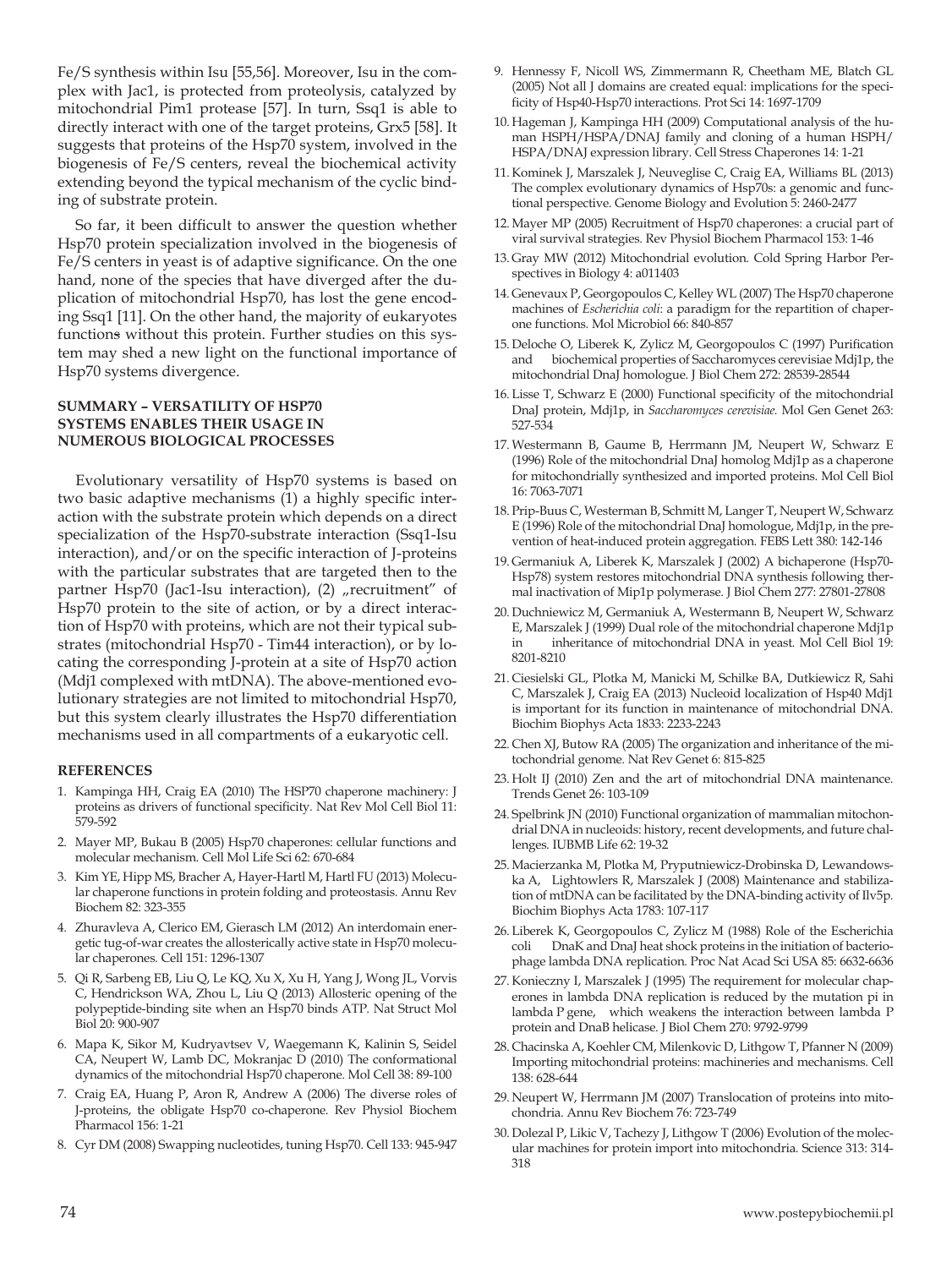- 31. Tong J, Dolezal P, Selkrig J, Crawford S, Simpson AG, Noinaj N, Buchanan SK, Gabriel K, Lithgow T (2011) Ancestral and derived protein import pathways in the mitochondrion of *Reclinomonas americana.* Mol Biol Evol 28: 1581-1591
- 32.Mokranjac D, Sichting M, Neupert W, Hell K (2003) Tim14, a novel key component of the import motor of the TIM23 protein translocase of mitochondria*.* EMBO J 22: 4945-4956
- 33. D'silva PD, Schilke B, Walter W, Andrew A, Craig EA (2003) J protein c ochaperone of the mitochondrial inner membrane required for protein import into the mitochondrial matrix*.* Proc Nat Acad Sci USA 100: 13839-13844
- 34. Liu Q, D'silva P, Walter W, Marszalek J, Craig EA (2003) Regulated cycling of mitochondrial Hsp70 at the protein import channel*.* Science 300: 139-141
- 35. Hayashi M, Schilke B, Marszalek J, Williams B, Craig EA (2011) Ancient gene duplication provided a key molecular step for anaerobic growth of baker's yeast*.* Mol Biol Evol 28: 2005-2017
- 36. Chen X, Ghazanfar B, Khan AR, Hayat S, Cheng Z (2013) Comparative analysis of putative orthologues of mitochondrial import motor subunit: Pam18 and Pam16 in plants*.* PLoS One 8: e78400
- 37.Mokranjac D, Bourenkov G, Hell K, Neupert W, Groll M (2006) Structure and function of Tim14 and Tim16, the J and J-like components of the mitochondrial protein import motor*.* EMBO J 25: 4675-4685
- 38. Li Y, Dudek J, Guiard B, Pfanner N, Rehling P, Voos W (2004) The presequence translocase-associated protein import motor of mitochondria. Pam16 functions in an antagonistic manner to Pam18*.* J Biol Chem 279: 38047-38054
- 39. Sinha D, Joshi N, Chittoor B, Samji P, D'silva P (2010) Role of Magmas in protein transport and human mitochondria biogenesis*.* Hum Mol Genet 19: 1248-1262
- 40. Chacinska A, Lind M, Frazier AE, Dudek J, Meisinger C, Geissler A, Sickmann A, Meyer HE, Truscott KN, Guiard B, Pfanner N, Rehling P (2005) Mitochondrial presequence translocase: switching between TOM tethering and motor recruitment involves Tim21 and Tim17*.* Cell 120: 817-829
- 41. Lill R, Hoffmann B, Molik S, Pierik AJ, Rietzschel N, Stehling O, Uzarska MA, Webert H, Wilbrecht C, Muhlenhoff U (2012) The role of mitochondria in cellular iron-sulfur protein biogenesis and iron metabolism*.* Biochim Biophys Acta 1823: 1491-1508
- 42. Beilschmidt LK, Puccio HM (2014) Mammalian Fe-S cluster biogenesis and its implication in disease*.* Biochimie 100: 48-60
- 43. Vickery LE, Cupp-Vickery JR (2007) Molecular chaperones HscA/ Ssq1 and HscB/Jac1 and their roles in iron-sulfur protein maturation*.* Crit Rev Biochem Mol Biol 42: 95-111
- 44. Huynen MA, Snel B, Bork P, Gibson TJ (2001) The phylogenetic distribution of frataxin indicates a role in iron-sulfur cluster protein assembly*.* Hum Mol Genet 10: 2463-2468
- 45. Schilke B, Williams B, Knieszner H, Pukszta S, D'silva P, Craig EA, Marszalek J (2006) Evolution of mitochondrial chaperones utilized in Fe-S cluster biogenesis*.* Curr Biol 16: 1660-1665
- 46. Delewski W, Paterkiewicz B, Manicki M, Schilke B, Tomiczek B, Ciesielski SJ, Nierzwicki L, Czub J, Dutkiewicz R, Craig EA, Marszalek J

(2016) Iron-sulfur cluster biogenesis chaperones: evidence for emergence of mutational robustness of a highly specific protein-protein interaction*.* Mol Biol Evol 33: 643-656

- 47. Dutkiewicz R, Schilke B, Knieszner H, Walter W, Craig EA, Marszalek J (2003) Ssq1, a mitochondrial Hsp70 involved in iron-sulfur (Fe/S) center biogenesis. Similarities to and differences from its bacterial counterpart*.* J Biol Chem 278: 29719-29727
- 48. Dutkiewicz R, Schilke B, Cheng S, Knieszner H, Craig EA, Marszalek J (2004) Sequence-specific interaction between mitochondrial Fe-S scaffold protein Isu and Hsp70 Ssq1 is essential for their in vivo function*.* J Biol Chem 279: 29167-29174
- 49. Knieszner H, Schilke B, Dutkiewicz R, D'silva P, Cheng S, Ohlson M, Craig EA, Marszalek J (2005) Compensation for a defective interaction of the hsp70 ssq1 with the mitochondrial Fe-S cluster scaffold isu*.* J Biol Chem 280: 28966-28972
- 50. Dutkiewicz R, Marszalek J, Schilke B, Craig EA, Lill R, Muhlenhoff U (2006) The Hsp70 chaperone Ssq1p is dispensable for iron-sulfur cluster formation on the scaffold protein Isu1p*.* J Biol Chem 281: 7801-7808
- 51. Pukszta S, Schilke B, Dutkiewicz R, Kominek J, Moczulska K, Stepien B, Reitenga KG, Bujnicki JM, Williams B, Craig EA, Marszalek J (2010) Co-evolution-driven switch of J-protein specificity towards an Hsp70 partner*.* EMBO Reports 11: 360-365
- 52.Andrew AJ, Dutkiewicz R, Knieszner H, Craig EA, Marszalek J (2006) Characterization of the interaction between the J-protein Jac1p and the scaffold for Fe-S cluster biogenesis, Isu1p*.* J Biol Chem 281: 14580- 14587
- 53. Ciesielski SJ, Schilke BA, Osipiuk J, Bigelow L, Mulligan R, Majewska J, Joachimiak A, Marszalek J, Craig EA, Dutkiewicz R (2012) Interaction of J-protein co-chaperone Jac1 with Fe-S scaffold Isu is indispensable *in vivo* and conserved in evolution*.* J Mol Biol 417: 1-12
- 54. Chandramouli K, Johnson MK (2006) HscA and HscB stimulate [2Fe-2S] cluster transfer from IscU to apoferredoxin in an ATP-dependent reaction*.* Biochemistry 45: 11087-11095
- 55.Majewska J, Ciesielski SJ, Schilke B, Kominek J, Blenska A, Delewski W, Song JY, Marszalek J, Craig EA, Dutkiewicz R (2013) Binding of the chaperone Jac1 protein and cysteine desulfurase Nfs1 to the iron-sulfur cluster scaffold Isu protein is mutually exclusive*.* J Biol Chem 288: 29134-29142
- 56.Manicki M, Majewska J, Ciesielski S, Schilke B, Blenska A, Kominek J, Marszalek J, Craig EA, Dutkiewicz R (2014) Overlapping binding sites of the frataxin homologue assembly factor and the heat shock protein 70 transfer factor on the Isu iron-sulfur cluster scaffold protein*.* J Biol Chem 289: 30268-30278
- 57. Ciesielski SJ, Schilke B, Marszalek J, Craig EA (2016) Protection of scaffold protein Isu from degradation by the Lon protease Pim1 as a component of Fe-S cluster biogenesis regulation*.* Molecular Biol Cell (in press)
- 58.Uzarska MA, Dutkiewicz R, Freibert SA, Lill R, Muhlenhoff U (2013) The mitochondrial Hsp70 chaperone Ssq1 facilitates Fe/S cluster transfer from Isu1 to Grx5 by complex formation*.* Mol Biol Cell 24: 1830-1841